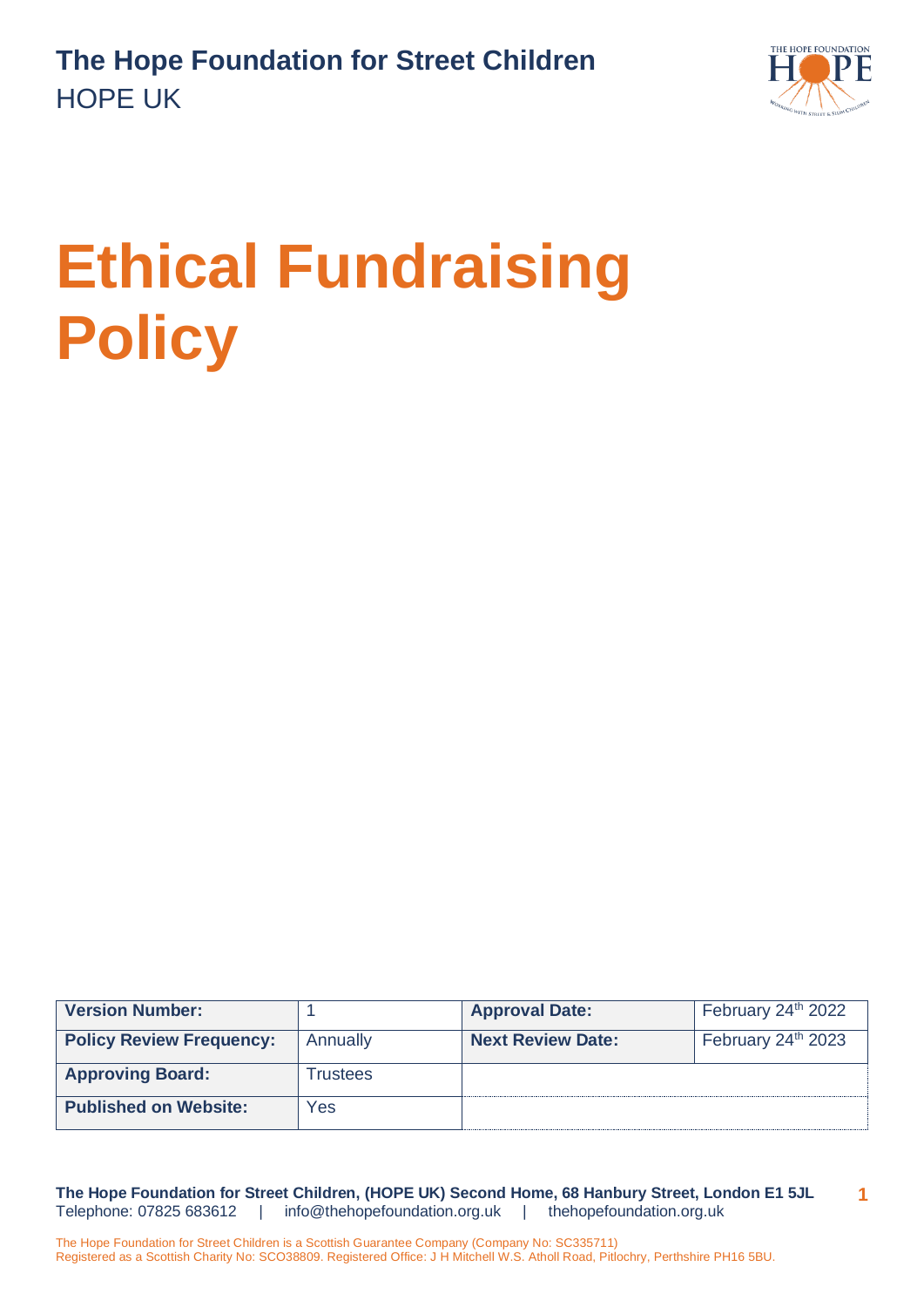

## **Table of Contents**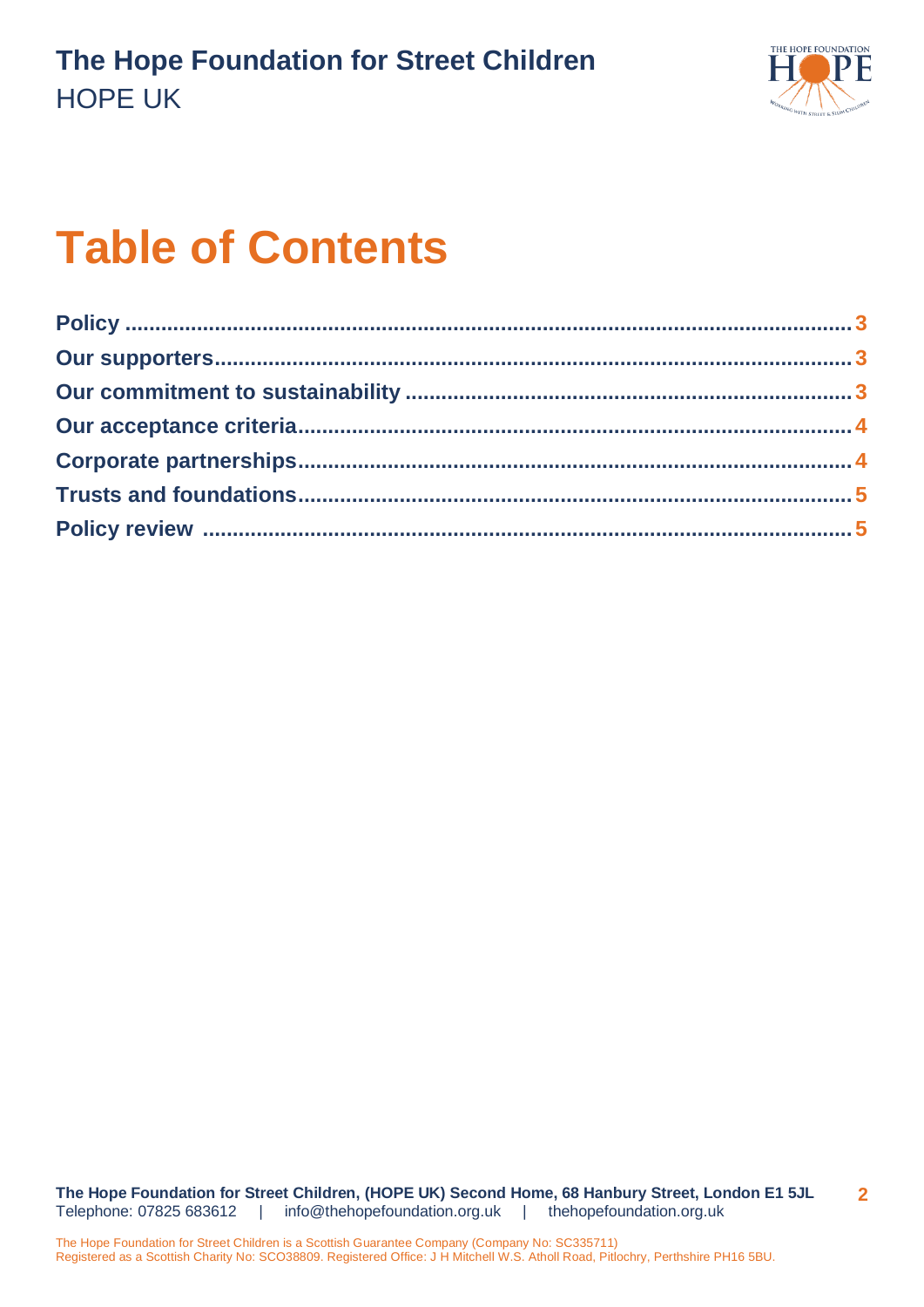

### <span id="page-2-0"></span>**Policy**

HOPE UK raises funds for street-connected children in Kolkata, India. Children living on the streets in the city are exposed to physical and sexual abuse. Those who survive are often left to fend for themselves, with no promise of a safe future. Our fundraising goes directly to help these vulnerable children and their families in Kolkata through projects covering child protection, healthcare and nutrition, awareness and capacity building, education, emergency response, life skills and vocational training.

Our Ethical Fundraising Policy ensures we do not compromise our missions and values when raising funds. This policy governs our acceptance of funds where this could be unlawful; be contrary to our charitable objectives; have a detrimental impact on our beneficiaries; or where we have good reason to believe a supporter is in vulnerable circumstances and unable to make an informed decision. Potential detrimental impacts to the charity include reputational damage that may lead to a loss of support both in the short or long term and any financial consequences.

As a charity registered in Scotland, HOPE UK is regulated by the Office of the Scottish Charity Regulator (OSCR) and abides by the Scottish Fundraising Standard Panel (SFSP) Guarantee. It is the responsibility of our fundraising staff to have a thorough understanding and awareness of the ethical issues referred to in this policy which is aligned to our values and is integral to our fundraising approach.

#### <span id="page-2-1"></span>**Our supporters**

HOPE UK recognises the responsibility to our stakeholders and supporters to consider any ethical issues that may arise in working with or accepting funding from an organisation or individual and any associated risks.

We respect the rights of our supporters to have clear, transparent and truthful information on our work and for HOPE UK to openly report how we use donations and manage donors' information responsibly, observing the General Data Protection Regulations. We respect the privacy and contact preferences of all donors and will respond promptly to requests to update contact preferences and to any complaints remedying any shortcomings in our policy, procedures or practices.

#### <span id="page-2-2"></span>**Our commitment to sustainability**

Sustainability is integral to fundraising at HOPE UK. We strive for all our fundraising materials to be sustainably sourced and actively promote recycling at all our fundraising events. The significant majority of our fundraising communications are digital, and we aim to increase this further. Sustainability is considered in all fundraising ventures.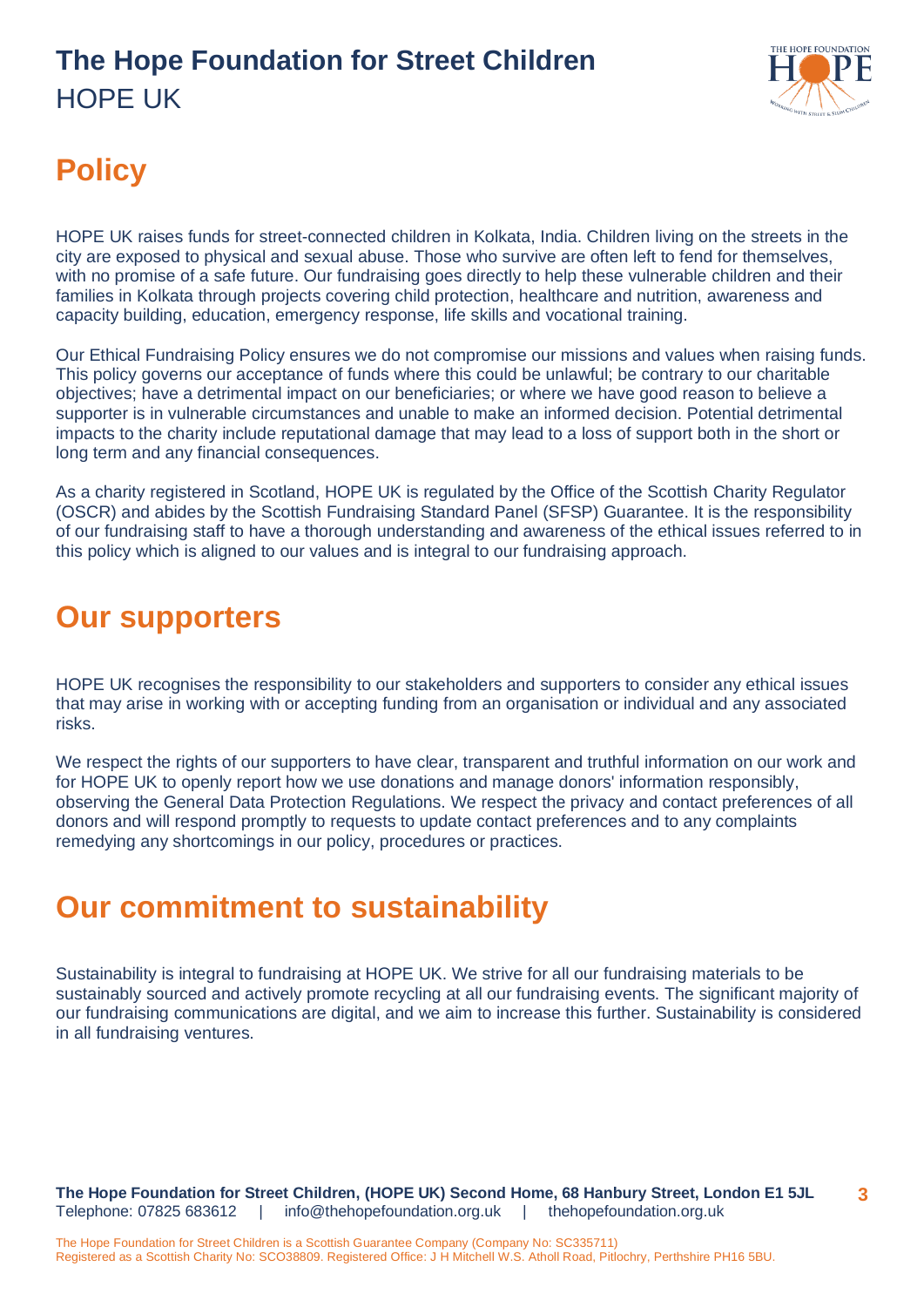

#### <span id="page-3-0"></span>**Our acceptance criteria**

We act lawfully and remain mindful of the need to consider our charity's best interests when deciding whether to accept or refuse donations. We will not accept funding from companies directly involved in activities that run contrary to our overall charitable objectives. In particular, we will not accept financial support or partnerships with companies involved with any of the following activities as they are evidenced as being inherently harmful to children and young adults:

- tobacco
- alcohol
- pornography
- arms manufacturing and export
- slavery or human trafficking

Other categories or donors may be declined on a case-by-case basis at HOPE UK's sole discretion and donations will not be accepted where:

- the donor is known to be associated with criminal sources and/or illegal activity
- accepting a donation may, in our view impact adversely on HOPE UK**'**s reputation

We will not accept any donations where we know or have good reason to believe that a supporter lacks the capacity to make a decision to donate or is in vulnerable circumstances which means they may not be able to make an informed decision.

Additional checks will be made for unsolicited, unadvised or anonymous donations of significant amounts. A donation may be refused or returned if additional checks cannot provide enough assurance that the source complies with this policy. We reserve the right to refuse donations or terminate partnerships without reason being provided, where we consider the activities or the individual or organisation conflict with our goal of helping transform to the lives of street connected children in Kolkata. The responsibility of the judgement on whether HOPE UK should refuse a donation lays first with the fundraising staff and ultimately with the board of trustees.

#### <span id="page-3-1"></span>**Corporate partnerships**

HOPE UK's corporate partnerships provide much needed support to achieving our charitable aims and objectives. In addition to the refusal criteria the following criteria provide a route by which the fundraising staff of HOPE UK can review and assess donations:

- we will not promote any companies or brands by association knowingly linked to the harm or detriment of children and young adults
- we will not directly endorse products or services
- we will not allow access to our database, target groups and beneficiaries
- we will not make any payments to celebrity ambassadors or influencers to engage in corporate or personal brand activity